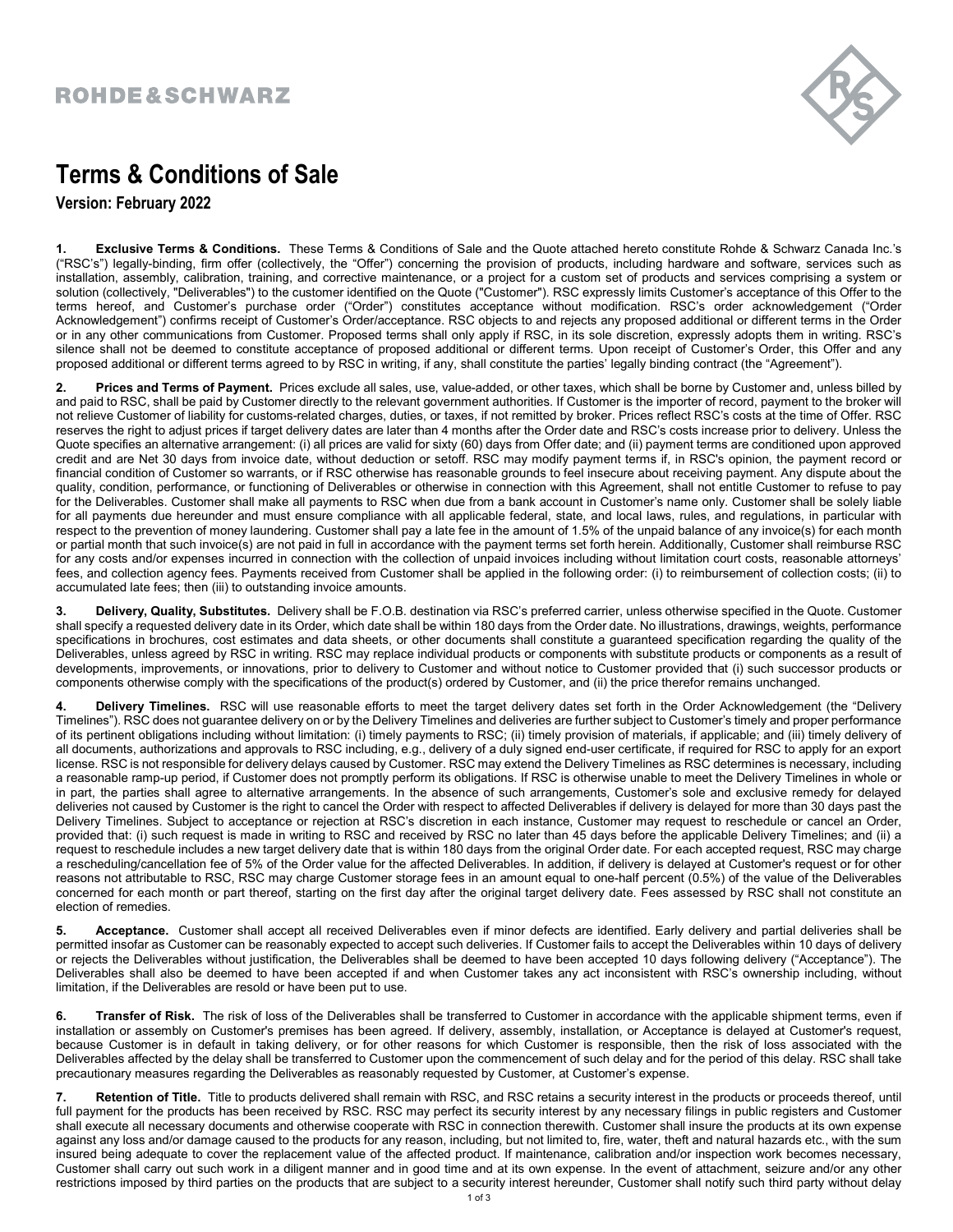that the products are encumbered by a security interest in favor of RSC and shall further notify RSC, in writing, without delay so that RSC may enforce its rights. Customer shall have the right to resell the products that are subject to a security interest hereunder in its ordinary course of business insofar as it is not in default of payment. In relation thereto, Customer agrees to assign, by way of security, any subsequent claims for payment in full that Customer may have against its customers arising from such resale of the products that are subject to a security interest in favor of RSC. If the products subject to a security interest are resold by Customer together with other products, without an individual price being agreed for the products subject to the retention of title, Customer further assigns, by way of security, the portion of its total price claim that corresponds to the price agreed with RSC for the products subject to the security interest in favor of RSC. RSC accepts such assignment. Customer shall be authorized to collect the claims assigned to RSC as mentioned above until such authorization is revoked by RSC. If Customer acts in breach of contract – in particular in cases involving payment default – or if there are reasonable grounds to suspect Customer's over-indebtedness or imminent insolvency, RSC may revoke the authorization to collect such claims and demand that Customer promptly disclose to RSC the assigned claims and the individual debtors and notify the individual debtors of the assignment and provide RSC with all documents and information required by RSC to assert the claims directly. The assignment of claims and the provisions set forth herein shall apply even if the security interest provided for is invalid in accordance with the mandatory provisions of law that apply in the country in which the product is located. Customer shall notify RSC in writing without delay if an application for the opening of insolvency proceedings has been filed against it.

Customer's Obligations. If the Deliverables include RSC's performance of services such as, but not limited to, installation, assembly, calibration or corrective maintenance, then Customer shall (i) ensure RSC has safe access to and use of Customer's facilities to perform such services, and (ii) timely provide to RSC all Customer-furnished items required by RSC to perform such services, including, but not limited to, accessories and, in cases involving third party products, instructions for use, descriptions, and data sheets, before RSC's commencement of such services. Transport of such items in both directions shall be at the cost and risk of Customer. Customer shall complete in advance all preparatory work necessary to permit RSC to immediately commence the provision of services upon the arrival of RSC personnel and to continue without interruption. At its own expense, Customer shall timely procure and provide all supporting personnel, ancillary work to be performed by third parties, consumer goods and materials, power supply, water, outlets and supply lines, protective clothing and protective devices, and suitable premises (including premises on which to store materials), in the required quality and suitability. Official authorizations shall also be timely obtained by Customer and at its own expense, and any site-specific rules for the prevention of accidents must be communicated to RSC in advance of RSC's arrival. Prior to the commencement of services, Customer shall make all necessary information available to RSC including, but not limited to, information on the location of hidden lines, the design of Customer's own wireless network infrastructure, and the necessary structural data etc., without having to be requested to do so by RSC. If RSC has justified doubts regarding the quality and suitability of Customer-furnished items or Customer's cooperation, RSC reserves the right to refuse performance of services or to refuse to assume any liability in connection with such services, Customer-furnished items, or RSC's use of Customer-furnished items, as a condition of performance. If there is more than one suitable place where the services can be performed, RSC shall have the right to determine the place of performance in its sole and absolute discretion.

9. Software. RSC and its parent company are and shall remain the exclusive owner(s) of all rights, title, and interest in and to or, as applicable, are the authorized licensees of all software (including source code and object code) incorporated or embedded in the Deliverable(s) ("Firmware") and all software comprising the Deliverable(s) ("Software Product(s)"), including without limitation any and all current and future rights in copyrights, trade secrets, trademarks, mask works, patents, design rights, trade dress, right of privacy or publicity, moral rights, and any other intellectual property rights subsisting in, arising from, or related to the Firmware and Software Products that may exist anywhere in the world, whether unregistered, registered, or comprising an application for registration. Firmware and Software Products collectively are referred to herein as "Software." Subject to the restrictions set forth in this Section and the license limitations specified in the Quote, RSC grants Customer the non-exclusive, non-transferable (except as permitted below), nonsublicensable license to use, as applicable, one copy of the Firmware on and solely in connection with the corresponding unit of product purchased, or one copy of the Software Product(s) in machine readable form for each license purchased, as set forth in the Quote, solely for Customer's internal business purposes. Customer's right to use Software Product(s) is limited to the period of time, if any, specified in the applicable Quote. In the absence of such specified period, or with respect to Firmware, Customer's right of use shall be unlimited in time. Licensee may install and use the Software Product(s) on only one designated computer at a time, which computer is not used as a server for a network. Licensee may physically transfer the Software Product(s) from one computer to another, or electronically transfer them over a network, provided that the total number of copies in use at any given time does not exceed the total number of licenses purchased as shown in the Quote. Customer may not make any copies of the Software Product(s) or portions thereof except copies made solely for backup or archival purposes. Customer may make copies of the documentation only as reasonably necessary for its authorized use of the Software Product(s). The licenses and Software Product(s) provided to Customer hereunder may not be sold, rented, assigned, sublicensed or otherwise transferred by Customer to any third party without the prior written consent of RSC. Customer is not licensed to use the Software to train persons other than Customer's employees and contractors performing services on behalf of Customer. Customer may not modify or translate the Software or create derivative works based on all or any part of the Software. Where Customer's right to use Firmware is unlimited in time, Customer has the right to transfer such rights of use to third parties solely in connection with the contemporaneous transfer of the product on which the Firmware is installed. If Customer transfers the right of use to a third party, it is obliged to impose the obligations and restrictions set out in this Section on the third party. Customer shall be responsible and liable to RSC for any violation of this Section by such third parties. The foregoing license shall automatically terminate if Customer violates or fails to comply with any of the restrictions or obligations set forth in this Section. Customer will not acquire any license, title, or any ownership to or in any Software, except for the license granted in this Section. Customer shall not, and shall not permit others to, decompile, reverse engineer, disassemble, or otherwise attempt to derive source code for the Software, including without limitation, human-readable computer code, related programmer comments, and procedural language. Customer shall not remove, obscure, or alter RSC's copyright notice, trademarks, or other proprietary rights notices affixed to or contained within the Software or documentation and shall reproduce all titles, trademarks, and copyright and restricted rights notices in any lawful copies of the Software and documentation. Software may contain parts that are subject to separate terms of use of third parties (for example, any third party proprietary software or open source software) that may take precedence over the provisions set out in this Section. Upon Customer's request, RSC shall make available such third party's separate terms of use. RSC shall provide Customer with Software solely in machinereadable format (object code) and without source code or source code documentation. If, however, a third party's separate terms of use include the provision of source code, RSC shall, at Customer's request, either provide Customer with such source code that is to be made available, or make it available for download. The above provisions shall also apply to any modifications, enhancements, updates, upgrades, or supplements made to the Software or associated documentation. RSC reserves any and all other rights in and to the Software and the documentation not expressly granted in this Section.

10. Limited Warranty. RSC warrants the Deliverables to be free from defects in materials and workmanship under normal use and service for a period of twelve (12) months following the date of Acceptance, unless a longer period is specified on the Quote (the "Limited Warranty Period"). Deliverables comprised of Software are additionally warranted to operate substantially in accordance with the applicable published specifications and documentation during the Limited Warranty Period, but are not warranted to be error free. During the Limited Warranty Period, Customer shall provide detailed written notice of any defects to RSC. RSC's obligation under this warranty is limited to (i) repairing or replacing a Deliverable that, upon examination, RSC determines to be defective; or (ii) the reperformance of any services determined to be deficient, as applicable. If RSC determines the failure or malfunction of a Deliverable has been caused by misuse, use contrary to product specifications or instructions, neglect, accident, or abnormal condition of operation, repairs will be made and Customer shall be billed for the reasonable costs of examination and repair. RSC shall not be responsible for any malfunctioning or defect of the products in the event that Customer shall have made modifications thereto without RSC's authorization. Deliverables that have been repaired or replaced under this Limited Warranty may include remanufactured or refurbished materials or units which are equivalent to new in terms of performance and functionality. As to Deliverables comprised of Software, only reproducible material deviations from the applicable specifications or documentation shall be deemed to constitute defects under this limited warranty. Such defect shall not, however, be deemed to exist if it does not occur in the latest version of Software supplied to Customer and if Customer can be reasonably expected to use such latest version. Furthermore, Customer shall have no claims under this limited warranty if the alleged defect is caused by or related to one of the following circumstances: (i) incompatibility of the Software with the data processing environment used by Customer, unless this is explicitly provided for in the applicable documentation; (ii) use of the